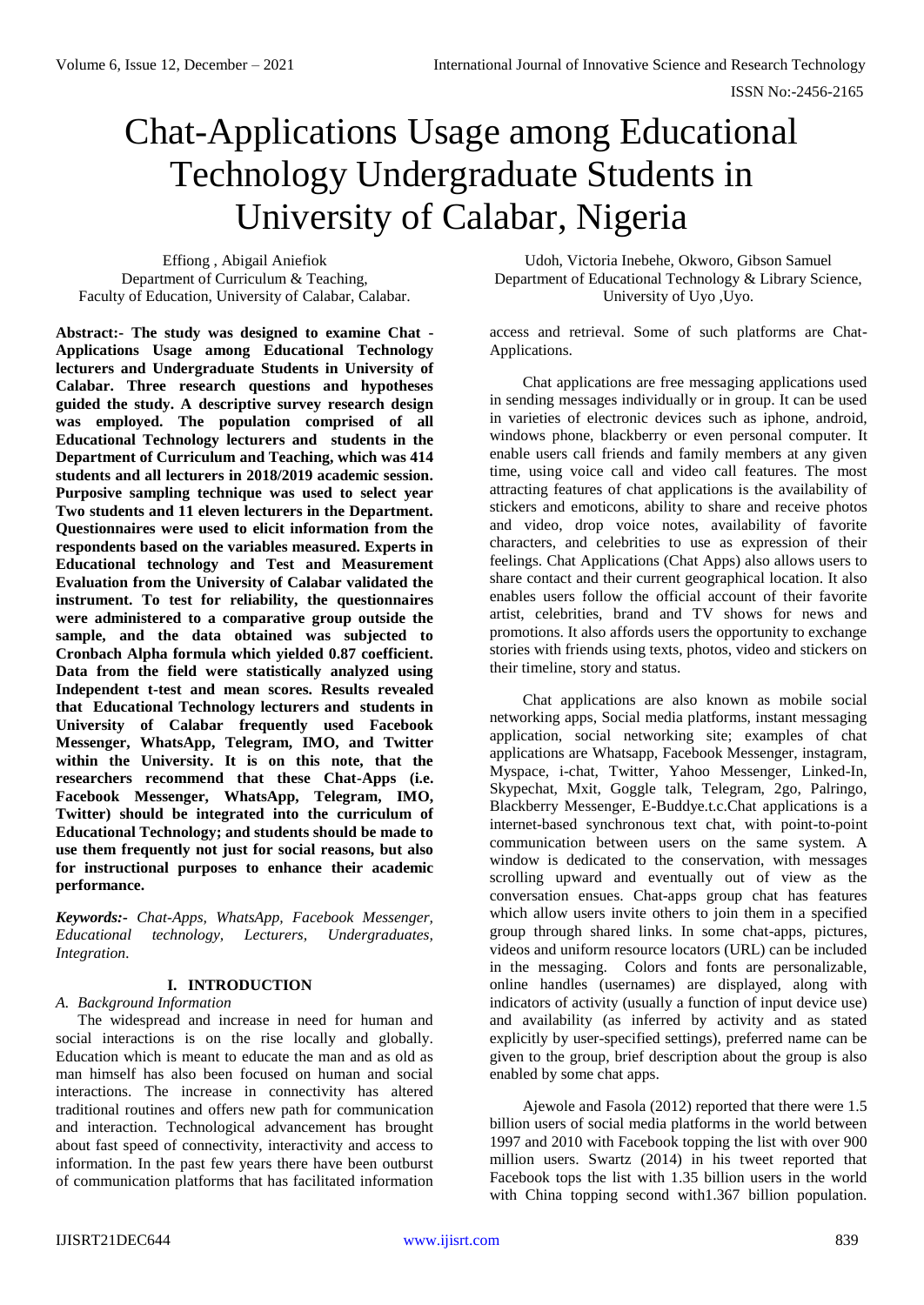Sesan (2014) tweeted that Nigeria currently have 12.6 million Facebook users (7.4 % of Nigeria population) out of the 1.35 billion users in the world, representing 0.93%. these statistics depict the level of ChatApp usage around the globe.

Asogwa and Ojih (2013) labeled today's youth as the most wired and connected generation in human history. Ulrich and Harris (2003) further labeled today's youth with terminologies like Net kids, Generation X, Generation @, Tweenagers, Netizens and so on. According to Nnamonu (2013) while the internet is the host of Chat Apps, the predominant users are the youths.

Bsharah, Gasaymeh and Abdulrahman (2014) found that 92.6% of 282 universities in Jordan reported using Facebook. Hamade(2013) found that 89% of 300 students who participate in a study in a university in Kuwait reported using twitter.Karpinski, Kirschner, Ozer, Mellot and Ochwo(2013) found that 100% of 875 students from universities in the united states and in Europe reported using different types of chat application.

Whats App messenger is a popular chat app in different parts of the world. Statistics have shown that there were 1.2 billion active users of Whats App in 2017.These applications have not been used by lecturers and students for academic purposes. Chat applications has the features of creating chat groups, thereby allowing students and their lecturers to discuss and exchange ideas more efficiently at any time, resulting in better learning outcomes (Abrantes, Seabra and Lages 2007). Students can use these chat applications as a part of e-learning tools to improve their higher-order thinking skills, academic achievement and by receiving prompt responses from their teachers. The popularity of chat application usage among university students suggests that they would be suitable and valuable tools which could be used for educational purposes. Chat application have been used to facilitate online and blended education, provide easy and flexible access to educational materials; provide students with administrative information, facilitate communication among students and between students and instructors, replace learning management systems and motivate students (Schroeder and Greenbowe, 2009; Wang, Woo, Quek, Yang and Liu, 2011; Pollara and 2hu, 2011; Meishartal, Kurt2 and Pieterse, 2012; Callaghan and Bower, 2012; Irwin, Ball, Desbrow and Leveritt, 2012). Majority of university lecturers and students owns and know how to use the necessary software/ applications (i.e chat applications such as Whatsapp, Facebook messenger, telegram, linked-in e.t.c.) and hardware (i.e smartphones).

Chat applications such as Whatsapp and Facebook Messenger can be used in higher institution in a number of ways to achieve different educational goals, for instance, Whatsapp can be used to create immediate connections, broadcast course wares, course outline, lecture timetable, practical's, workshops, seminars and debates. Integration of chat apps for educational purposes serves as a supplementary or blended learning strategy which combines traditional classroom learning environment with virtual learning environment such as allowing students to meet the

instructor face to face in classes and giving them the ability to contact instructors through chat communication. Students can make use of the application as a more efficient and motivating tools to face lecturers. These chat apps will also afford shy students the opportunity to ask questions in the group chat that ordinarily will be too shy or timid to ask questions in the traditional classroom environment. Students can utilize these chat apps as a part of e-learning tools to improve their academic achievements and familiarizing with their course content and context. Student can formally and informally communicate with teachers using stickers, voice stickers, GIFs, animations, emoticons, text, photo, video, free calls and free video calls. They can convey their tone of voice such as surprise, anger, disappointment, sadness and astonishment utilizing emoticons and stickers. Students use this communication tool to explore their own feelings without being threatened as they might feel in a real face-toface situation (Van De Bogart and Wichadee, 2015).

Using WhatsApp chat application for example, the lecturer(s) can create whatsApp group for a course, thereby being the administrator and moderator of the group. WhatsApp have moderating features which allows only administrators (teacher) to send messages to the group. Teachers can make ample use of this features by giving out sequentially arranged lecture on the course, dropping corresponding voice notes for explicit explanation, pictures, diagrams, models are also essential as the case may be. This moderating tool is beneficial to both the teacher and the students because it enables the teacher to drop content in the group without any form of distortion or distraction that can tamper the fidelity of the message sent, this features also allows the teacher give ample time to student to assimilate and understand the content, then the teacher can also give room for questioning from the student as well as send prompt answers to questions by highlighting the question being asked and providing suitable answers.

Therefore it cannot be over-emphasized that the use of chat application among university students is common in different parts of the world because it breaks the barrier between distance and time (where and when) that is, they can have immediate access and feedback of information A larger study is needed to get better indication of students Chat Apps usage among universities under graduates. It is against this background that this study seeks to investigate Chat application usage amongst educational technology lecturers and undergraduate students in University of Calabar. To serve this ends, the survey was among educational technology lecturers and undergraduate students in University of Calabar.

## *B. Review of Related Empirical Study*

Akintola, Bello and Daramola (2016) examined whatsapp as social media platform for educational purpose among undergraduates in kwara state. The research design employed was a descriptive survey. The population is made up of all undergraduates in universities in kwara state while all 300 level undergraduates were target population. 387 undergraduates were proportionately sampled and respond to a researcher designed questionnaire with content validity and 0.87 reliability index. Findings revealed that whatsapp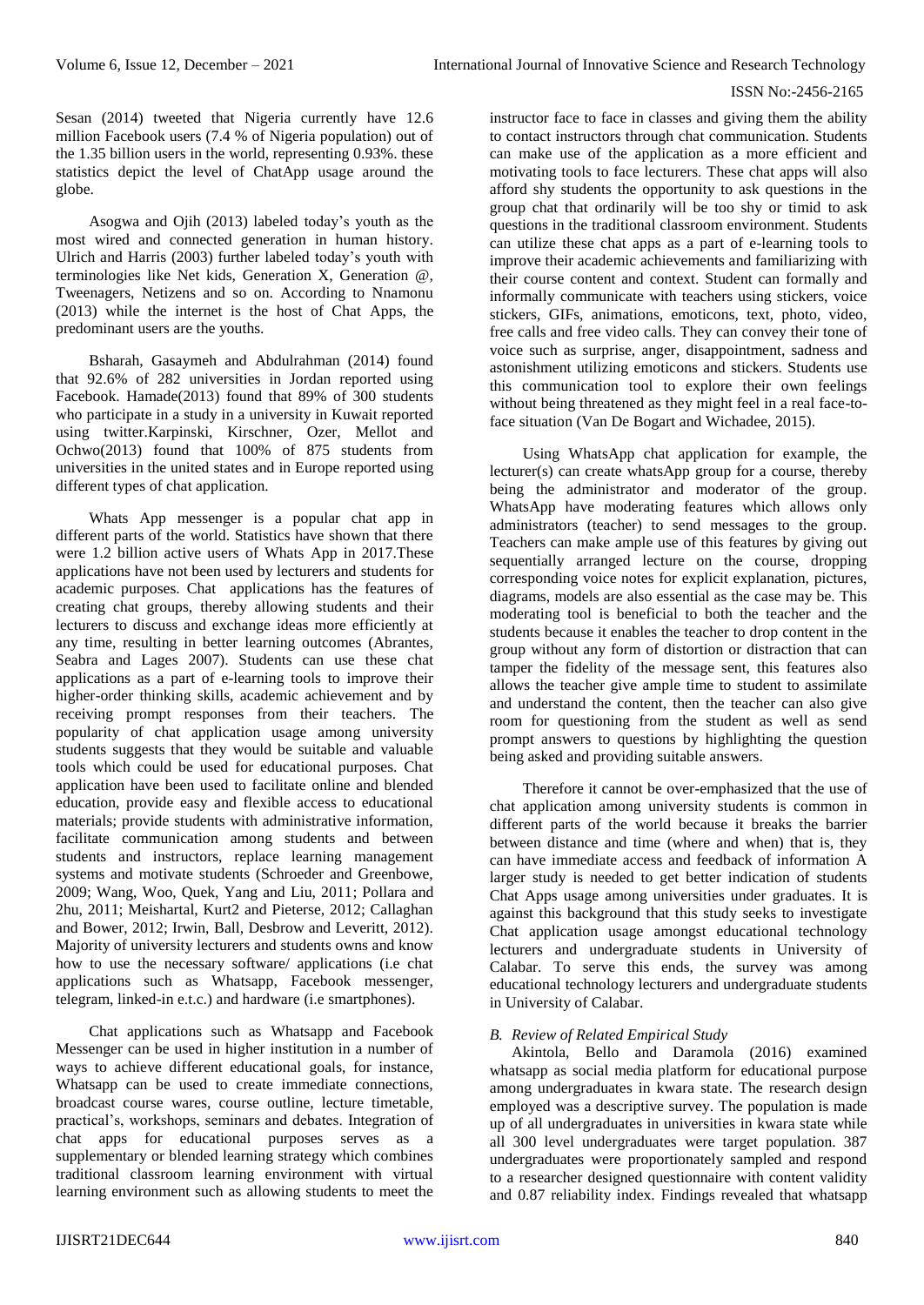is the favourite social chat app among undergraduates in kwara state.

Joicy and Sornam (2018) analysed the perception of WhatsApp usage among students of a College of Excellence. The objective of the study was to know the perception of the students towards WhatsApp. A questionnaire was used as research instrument to gather data. A total of 100 questionnaires were distributed among the students and 80 completed questionnaires were received. The response rate was 80% which is considered as very effective. The result shows that WhatsApp is a vital tool of communication used mainly for one to one communication. The results showed that participants had access to smart phones for WhatsApp. The use of WhatsApp was common among participants. Students use WhatsApp for personal and social purposes on a daily basis. The participants perceived the integration of WhatsApp into their education to be easy, fun, and useful. They had positive feelings and intentions about using WhatsApp in their formal learning if it is introduced.

Yeboah and Ewur (2014) examined the use of Facebook messenger by higher education students. Four hundred and eighteen students completed a questionnaire. The results showed that most students are heavy users of Facebook messenger. 96% of students reported using it for more than three hours a day. Most students used Facebook Messenger for social purposes while only 7% reported using it for academic purpose. Yeboah and Dominic (2014) carried out a study on "The Impact of Facebook Messenger Usage on Students Performance in Tertiary Institutions in Ghana". The study used quantitative methods among students from five tertiary institutions. They were interviewed and 500 questionnaires were administered to students from the same institutions. The study showed the negative influence on students such as poor spellings and grammatical construction of sentences, lack of concentration during lectures, inability to balance Facebook activities and academic activities and distraction of students from academic work etc.

Mia, Jansen, Schyff, Josias, Khusu, Gierdien, Leukes, Faltein, Gihwala and Samsodien (2012) assessed the usage of smartphone applications and specifically social networking applications (SNS) amongst University Students. Questionnaires were derived from the literature, and used to assess the frequency and intensity of application usage. The data was analysed looking at key applications and frequency/intensity of usage. It was found that the students that were questioned at this university, spend an average of five hours per day on their smartphones interacting with others via SNS, and remain online for about 16 hours per day. The students that were sampled preferred to communicate using SNS. These students appear to use sms for close friends only, and phone calls for loved ones and family; possibly due to the high cost of sms' and phonecalls in South Africa compared to the low cost of SNS. Students use SNS predominantly for Facebook, Facebook chat and Blackberry Messenger (BB users) in order to update their profiles, chat with friends, and look at their friends' profiles and statuses. Future studies should investigate what motivates students to spend such an inordinate amount of time with SNS apps, and which Apps are long term favourites in the race for market leading SNS App.

Effiong, Ekpo and Udoh (2016) investigated the use of virtual classroom instruction on students' academic performance in Educational Technology in the University of Calabar. Three hypotheses were formulated to guide the study and quasi-experimental research design was employed for the study. A sample of 72 Educational Technology Students was selected for the study using the purposive sampling technique. Thirty six (36) respondents were used for experimental group and remaining thirty six (36) were used as control group. A performance test and questionnaire were used for data collection and independent t-test was used to analyze the data. The result of the analysis indicated that utilization of virtual classroom instruction influenced students' academic performance in Educational Technology. Recommendation were made that the use of virtual classroom instruction should be encouraged to boost instructional delivery and optimize students' academic performance in Educational Technology and other courses in the curriculum.

Hussain, Mahesar, Shah and Memon (2017) investigatedWhatsAppusage among students. Survey technique was used in this study for which 300 students of 1st to 4th years from three categories as BS, MSC and MA programs were selected as samples in university of Sindh. Through data analysis we reached at the result as 220 respondents use while the rest of 60 respondents do not use WhatsApp. According to time spending on using WhatsApp, after leaving 60 respondents not using WhatsApp, it was revealed that major proportion of respondents (100) out of 220 consume time in between 16 and 30 minutes. According to selection of period for using WhatsApp, majority of the respondents (130) select period of night. With regarding the routine of using WhatsApp, the major proportion of the respondents  $(143)$  was known to have been using WhatsApp daily. Huge segment of the respondents (125) use WhatsApp in their hostels in terms of placement preferences. Those who use WhatsApp on daily basis were known to have been using their WhatsApp account more than four times a day.

## *C. Theoretical Framework*

The study can best be explained using the following theories:

- a) Media Richness Theory
- b) Media dependency Theory

## *a) MEDIA RICHNESS THEORY (Richard and Robert 1986)*

Media richness theory (MRT), also known as to as information richness theory, is a framework used to describe acommunication mediums' ability to reproduce the information sent over it. The theory as proposed by Richard L. Daft and Robert H. Lengel in 1986 states that "all communication media vary in their ability to enable users communicate and to change understanding". The degree of its' ability is known as mediums' richness. MRT places all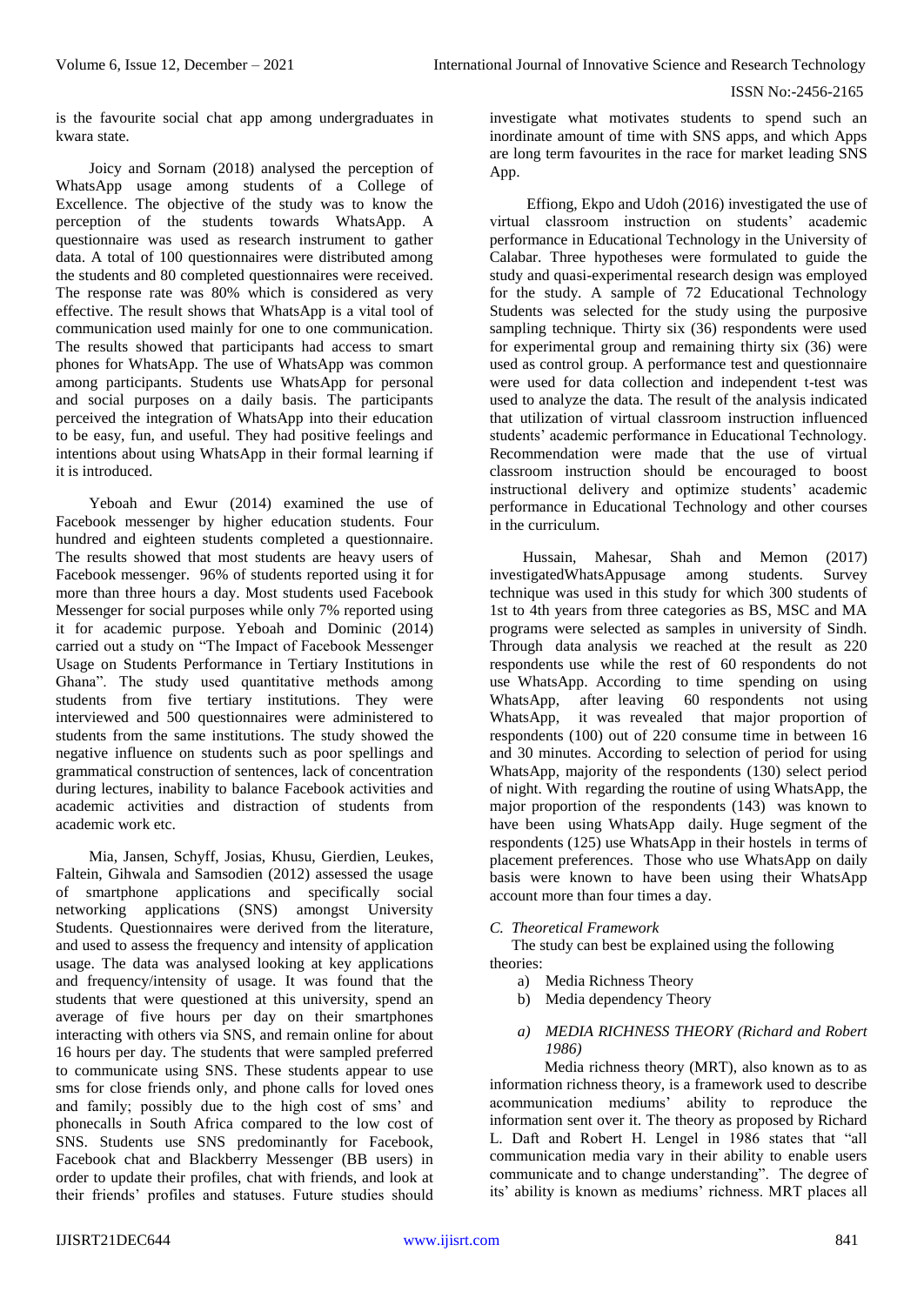communication media on a continuous scale based on their ability to adequately communicate a complex message. Media richness is a function of characteristics including the following

- Ability to handle multiple information cues simultaneously
- Ability to facilitate rapid feedback
- Ability to establish personal focus
- Ability to utilize natural language

This theory is related to this study in that media users should select a medium of appropriate richness to communicate the desired message or fulfill specific tasks and the more learning activities can be pumped through a medium, the richer the medium.

# *b) MEDIA DEPENDENCY THEORY (Ball-Rokeach and DeFluer 1976)*

The media dependency theory was first proposed by Sandra Ball- Rokeach and Melvin DeFleur in 1976 and consists of a complex system in which the media, individuals, their personal environment and the social environment have dependency relationship with each other. Media dependency theory is a relationship in which the capacity of individuals to attain their goals is contingent upon the information resources of the media system. According to Baran and Davies (2009), media dependency theory assumes that the more a person depends on having his or her needs met by media use, the important will be the role that the media play in the person's life and therefore the more influence the media will have on the person. This theory implies that it is an unarguable fact that since most people depend on media to meet their particular needs,it is important to make ample use of communication media to meet student learning needs.

## *D. Statement of the Problem*

As the world becoming a becoming a global village, chat applications usage has rapidly been entering into every sphere of life. Students are now using these different chat applications for various purposes, since our undergraduates are digital natives versed in the usage of evolving contemporary technologies and it has been observed that most students spend more time on their phones connecting with friends far and wide using different chat applications such as WhatsApp, Facebook messenger, Twitter etc. it has also been observed that students spend addictive and unproductive time chatting and interacting through these ChatApps. There is also a great digital divide between undergraduate students(digital natives) and their lecturers (digital immigrants).

Lecturers also use these ChatApps for their personal and social needs not considering the potentials embedded in these ChatApss if properly utilized and integrated, hence the need to investigate the extent of usage of these ChatApps among students and lecturers in the University of Calabar.

## *E. Purpose of the Study*

The general purpose of the study is to find out the place of Chat application usage among Educational technology lecturers and undergraduate students in University of Calabar. The specific purpose of this study is to:

- Examine the usage of WhatsApp among Educational technology undergraduate students and lecturers in the University of Calabar
- Examine the usage of Facebook messenger chat application among Educational technology Lecturers and undergraduate students in University of Calabar.
- To examine the correlation between frequent usage of different Chat Apps among Educational technology Lecturers and undergraduate students in University of Calabar.

# *F. Research Questions*

The following research questions are formulated to guide the study:

- 1. To what extent do lecturers and educational technology undergraduate students use the whatsapp chat application?
- 2. To what extent do lecturers and educational technology undergraduate students use Facebook messenger chat application?
- 3. To what extent does frequent usage of different Chat applications among Lecturers differ with Educational Technology undergraduate students in theUniversity of Calabar?

## *G. Research Hhpotheses*

- Ho<sup>1</sup> There is no significant difference between and Educational Technology Undergraduate Students and Lecturers on the use of Whatsapp in the University of Calabar.
- Ho<sup>2</sup> There is no significant difference in the usage of Facebook Messenger chat application among Educational Technology lecturers and undergraduate students in University of Calabar
- Ho<sup>3</sup> There is no significant difference in the frequent usage ofChat applications among Educational Technology Lecturers and undergraduate students in the University of Calabar.

## *H. Significance of the Study*

The findings of this research work will be beneficial to the students, lecturers and administration of University of Calabar as it will show the level of lecturers and students usage of chat applications. It will help to understand how best to sustain the students attention on using chat applications.

The findings of this study will be beneficial to lecturers as it will keep them abreast of the potentials embedded in using ChatApps for instructional delivery.

The findings of this study will also be beneficial to information communication technologies or information communication specialist on providing them with statistics as to the extent of usage on different chat applications. Similarly, the findings of this study will provide facts and data that will enable the ministry of information communication technology to be abreast with the effect of lecturers and students usage of chat application.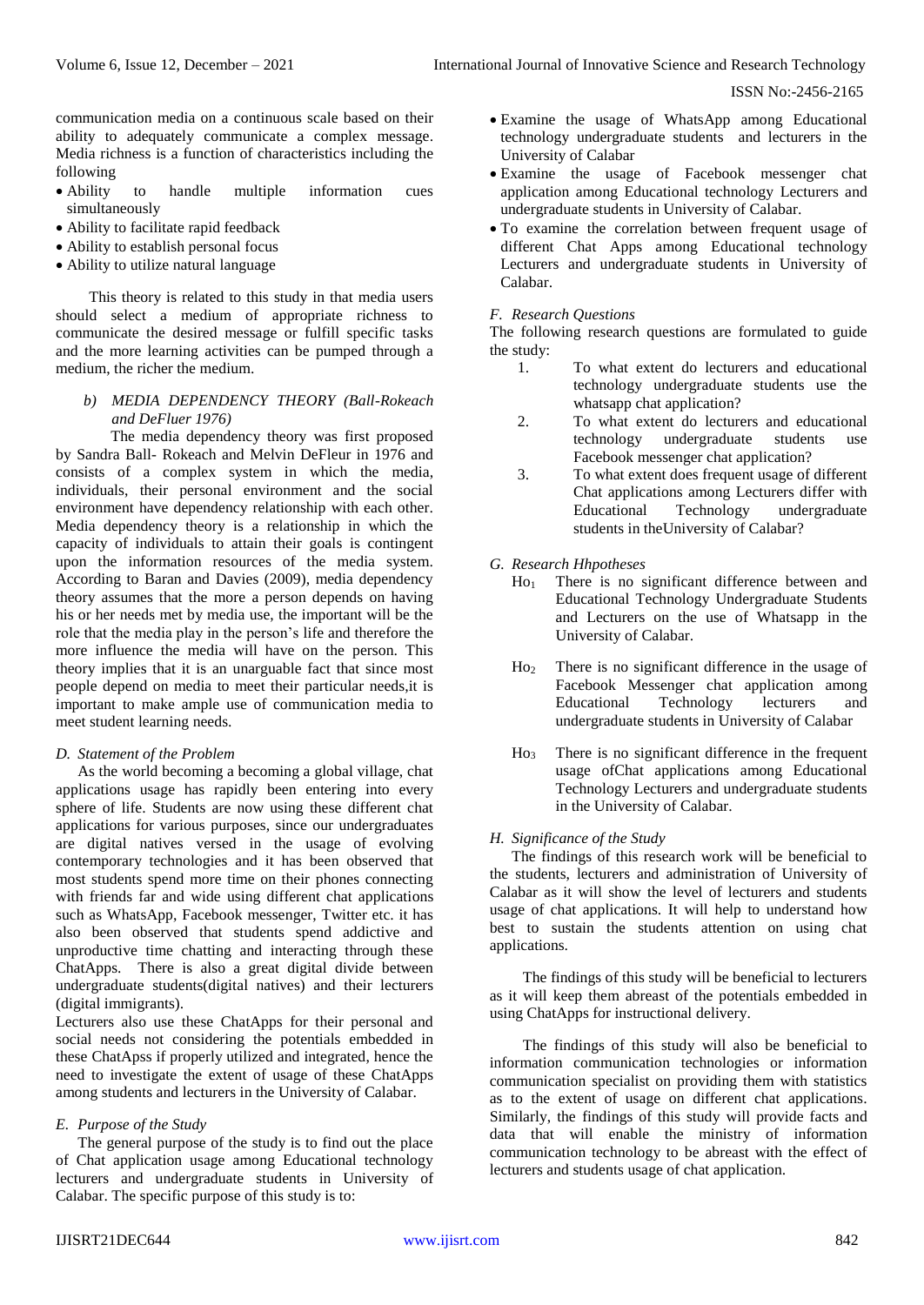These findings will also be beneficial to researchers and scholars, as will add to the existing literatures on chat application usage among lecturers and undergraduates of educational technology.

## **II. METHODOLOGY**

#### *A. Research Design*

The research design for this study is the descriptive survey design. A descriptive survey design seeks to find out certain facts concerning an existing phenomenon. This design is suitable for this study because it enables the researcher obtain information from educational technology lecturers and undergraduates in University of Calabar on their chat app usage and extent of usage on different chat applications.

#### *B. Area of Study*

The area of study is the University of Calabar. The choice of area was for proximity and to ensure effective distribution and collection of data through the use of questionnaire.

#### *C. Research Design*

The research design for this study is the descriptive survey design. A descriptive survey design seeks to find out certain facts concerning an existing phenomenon. This design is suitable for this study because it enables the researcher obtain information from educational technology undergraduates in University of Calabar on their chat app usage and extent of usage on different chat applications.

## *D. Population*

The population of the study comprised of all educational technology Lecturers and students in the department of curriculum and teaching, Faculty of Education, University of Calabar, 2018/2019 academic session with a total number of 414 students and 11 Lecturers.

#### *E. Sample and Sampling Technique*

The selection was done using purposive sampling technique. The 2018/2019 year two students of educational technology with a total number of 169 students were purposively sampled and used for the study while the 11 lecturer were purposively used for the study.

#### *F. Instrumentation*

The instrument for this study is a researcher developed questionnaire. The questionnaire consisted of four sections that were designed to collect the following data: 1. Demographic information. 2. Students and Lecturers use of WhatsApp chat application usage. 3. Students and Lecturers use of Facebook messenger chat application. 4. Frequency of use of Chatapps among educational technology Lecturers and undergraduate students. The options for response in the use of WhasApp and Facebook Messenger ChatApp section were: agreed, strongly agree, disagree and strongly disagree. The options for response in the frequency of use section were: never used, once a month, once a week, and every day. The instrument was validated by experts to test for the reliability, the questionnaires were administered to a comparative group from the sample, the data was subjected to Cronbach Alpha formula which yielded 0.87 coefficient.

|  |  | III. DATA ANALYSIS AND RESULTS |
|--|--|--------------------------------|
|  |  |                                |

| S/N              | Items                                                                                      | Agree | Strongly        | Disagree  | Strongly  | Agree     | Strongly | Disagree  | Strongly  |
|------------------|--------------------------------------------------------------------------------------------|-------|-----------------|-----------|-----------|-----------|----------|-----------|-----------|
|                  |                                                                                            |       | Agree           |           | disagree  |           | Agree    |           | Disagree  |
|                  |                                                                                            |       | <b>Students</b> |           |           | Lecturers |          |           |           |
|                  |                                                                                            | N     | X               | <b>SD</b> | Decisions | N         | X        | <b>SD</b> | Decisions |
| 1.               | for<br>whatsapp<br>use<br>communicating and interacting.                                   | 169   | 12.68           | 4.56      | Accepted  | 20        | 9.75     | 3.41      | Accepted  |
| $\overline{2}$ . | I use WhatsApp for leisure and<br>for personal socialization                               | 169   | 11.81           | 4.41      | Accepted  | 20        | 8.67     | 3.38      | Accepted  |
| 3.               | I share and receive instructional<br>videos on WhatsApp                                    | 169   | 7.32            | 3.21      | Accepted  | 20        | 7.45     | 3.32      | Accepted  |
| 4.               | I belong to academic group<br>chats on Whatsapp                                            | 169   | 10.63           | 3.47      | Accepted  | 20        | 9.54     | 3.30      | Accepted  |
| $\overline{5}$ . | I make live videos to connect<br>with friends                                              | 169   | 11.27           | 4.30      | Accepted  | 20        | 10.87    | 3.43      | Accepted  |
| 6.               | I enjoy dropping voice notes for<br>my friends rather than text                            | 169   | 8.29            | 3.04      | Accepted  | 20        | 7.32     | 3.21      | Accepted  |
| 7.               | It's<br>fun<br>using<br>WhatsApp<br>features such as stickers, emojis,<br>smileys.         | 169   | 8.77            | 3.35      | Accepted  | 20        | 8.34     | 3.31      | Accepted  |
| 8.               | I enjoy WhatsApp because of<br>the secret encrypted end-to-end<br>features                 | 169   | 5.26            | 2.13      | Rejected  | 20        | 6.45     | 2.96      | Rejected  |
| 9.               | I enjoy using my choice of chat<br>window<br>make<br>to<br>my<br>background chat colourful | 169   | 9.62            | 3.58      | Accepted  | 20        | 10.76    | 3.42      | Accepted  |
| 10.              | I enjoy adding to my story on<br><b>Whatsapp Messenger</b>                                 | 169   | 8.58            | 3.12      | Accepted  | 20        | 9.50     | 3.52      | Accepted  |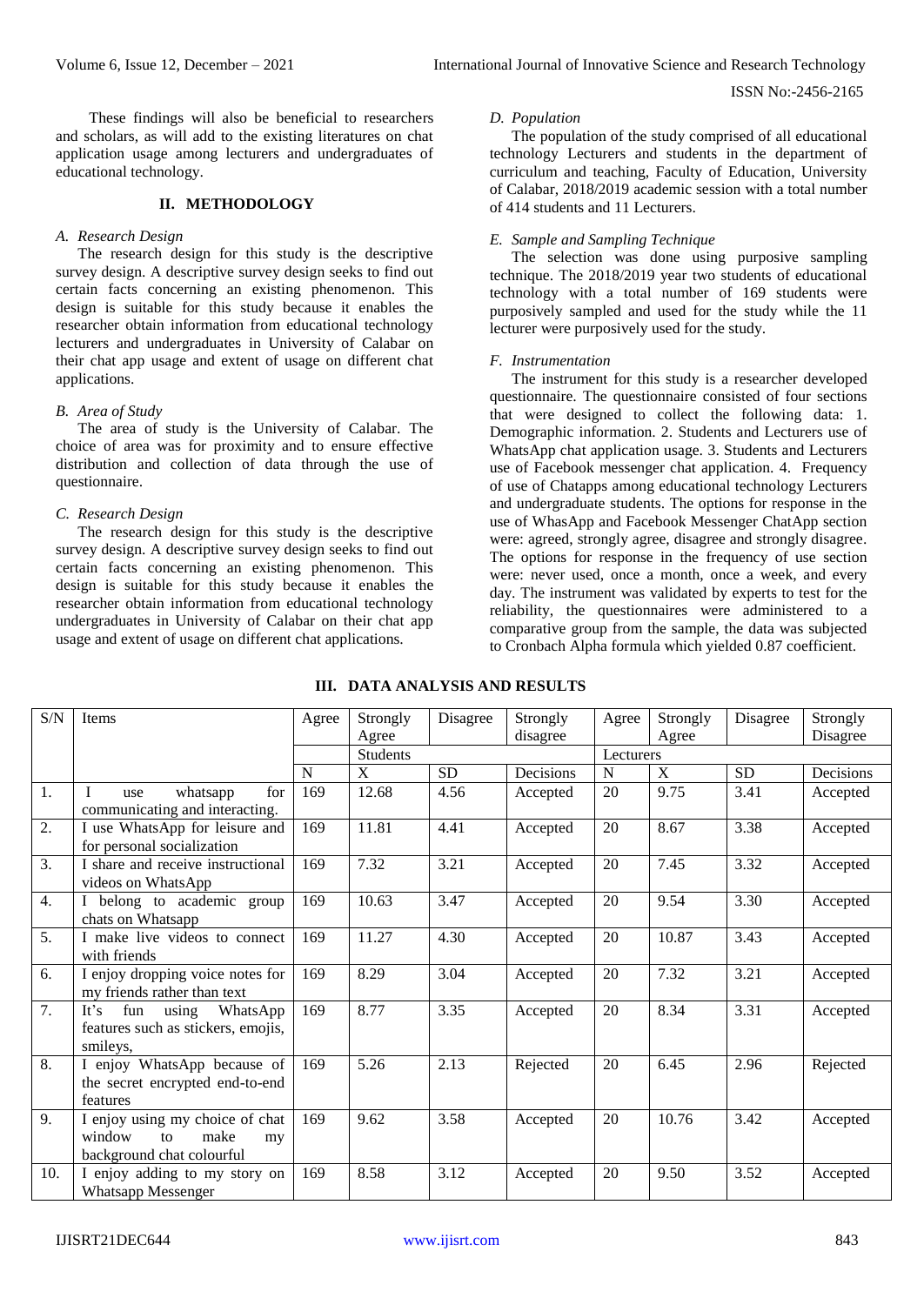| $\mathbf{r}$<br>Total<br>. | $\sim$<br>$\Omega$<br>.<br>$\sim$ $\sim$ | $\sim$<br>$\sim$ $\sim$<br>.<br>___ |  | - -<br>0٥٠<br>00.0. | 30.1<br>10<br>.  |  |
|----------------------------|------------------------------------------|-------------------------------------|--|---------------------|------------------|--|
| $\sim$<br>luster<br>Mean   | ).40                                     | 3.50                                |  | ◡•                  | $\Omega$<br>3.04 |  |

Table 1 : Whatsapp usage among educational technology lecturers and students

Table 1: contains the Mean and Standard of WhatsApp Usage among Educational Technology Lecturers and Undergraduate Students in the University of Calabar. The Mean and Standard deviation ranged from 10.87 to 6.45 and 3.43 to 2.96 for the Lecturers, 13.04 to 5.32, and 4.93 to 2.18 for the students showed a high degree of usage among the lecturers and students except on item 8. The low response could be because of lecturers and students' choices when it comes to the use of using secret end-toend encryption for communication. Therefore, it is important that teachers/ lecturers use Whatsapp chat to deliver their instructions to students.

| S/          | Items                                                                                                            | Agree       | Strongly | Disagree             | Strongly                                                        | Agree     | Strongly     | Disagree  | Strongly  |
|-------------|------------------------------------------------------------------------------------------------------------------|-------------|----------|----------------------|-----------------------------------------------------------------|-----------|--------------|-----------|-----------|
| $\mathbf N$ |                                                                                                                  |             | Agree    |                      | disagree                                                        |           | Agree        |           | disagree  |
|             |                                                                                                                  | Students    |          |                      |                                                                 | Lecturers |              |           |           |
|             |                                                                                                                  | $\mathbf N$ | X        | <b>SD</b>            | Decisions                                                       | ${\bf N}$ | X            | <b>SD</b> | Decisions |
| 1.          | I use Facebook messenger to<br>communicate with friends and<br>family                                            | 169         | 12.68    | 4.56                 | Accepted                                                        | 20        | 12.56        | 4.47      | Accepted  |
| 2.          | I enjoy playing instant games on<br>my Facebook messenger                                                        | 169         | 11.81    | 4.41                 | Accepted                                                        | 20        | 11.53        | 4.45      | Accepted  |
| 3.          | I enjoy using stickers to express<br>my feelings                                                                 | 169         | 7.32     | 3.21                 | Accepted                                                        | 20        | 7.46         | 3.33      | Accepted  |
| 4.          | I belong to an educational group<br>on my Facebook messenger                                                     | 169         | 10.63    | 3.47                 | Accepted                                                        | 20        | 10.50        | 3.40      | Accepted  |
| 5.          | I share and receive educational,<br>recreational and<br>entertaining<br>videos<br>Facebook<br>using<br>messenger | 169         | 11.27    | 4.30                 | Accepted                                                        | 20        | 11.32        | 4.22      | Accepted  |
| 6.          | share and receive<br>audio.<br>photos and texts file<br>using<br>Facebook messenger                              | 169         | 8.29     | 3.04                 | Accepted                                                        | 20        | 8.35         | 3.10      | Accepted  |
| 7.          | I enjoy live streaming using<br>Facebook messenger.                                                              | 169         | 8.77     | 3.35                 | Accepted                                                        | 20        | 7.68         | 3.56      | Accepted  |
| 8.          | I enjoy following voice prompts<br>from automated bots                                                           | 169         | 5.26     | 2.13                 | Rejected                                                        | 20        | 5.97         | 2.48      | Rejected  |
| 9.          | I enjoy using my choice of chat<br>window colour to make my<br>background colourful                              | 169         | 9.62     | 3.58                 | Accepted                                                        |           | 9.35         | 3.67      | Accepted  |
| 10.         | I enjoy adding to my story on<br>Facebook Messenger                                                              | 169         | 8.58     | 3.12                 | Accepted                                                        |           | 8.79         | 3.32      | Accepted  |
|             | Total                                                                                                            |             | 94.23    | 35.17                |                                                                 |           | 93.51        | 36        |           |
|             | Cluster Mean<br>$m+1$ $\alpha$ $m+1$<br>1.3.5                                                                    |             | 9.40     | 3.50<br>$\mathbf{r}$ | $\mathbf{r}$ and $\mathbf{r}$ and $\mathbf{r}$ and $\mathbf{r}$ |           | 9.40<br>1.01 | 3.60      |           |

Table 2: Facebook Messenger Usage among Educational Technology Lecturers and Students

Table 2 reveals that predominantly used tool is Facebook. The Mean value ranged from 12.56 to 5.97 for Lecturers and 12.68 to 5.26 for students whereas the Standard deviation ranged from 4.47 to 2.48 for lecturers and 4.45 to 2.13 for students. Therefore, voice prompts from automated bots is not frequently used.

| S/N | Items              | Never    | Monthly | Weekly    | Daily     | Never     | monthly | Weekly    | Daily     |  |
|-----|--------------------|----------|---------|-----------|-----------|-----------|---------|-----------|-----------|--|
|     |                    | Students |         |           |           | Lecturers |         |           |           |  |
|     |                    | N        | X       | <b>SD</b> | Decisions | N         | X       | <b>SD</b> | Decisions |  |
| 1.  | Facebook messenger | 169      | 10.63   | 3.47      | Accepted  | 20        | 10.78   | 3.51      | Accepted  |  |
| 2.  | WhatsApp           | 169      | 12.01   | 4.00      | Accepted  | 20        | 13.21   | 4.95      | Accepted  |  |
| 3.  | Skype              | 169      | 5.28    | 2.13      | Rejected  | 20        | 5.57    | 2.34      | Rejected  |  |
| 4.  | Viber              | 169      | 4.30    | 2.01      | Rejected  | 20        | 4.98    | 2.24      | Rejected  |  |
| 5.  | Telegram           | 169      | 10.31   | 3.21      | Accepted  | 20        | 11.42   | 4.64      | Accepted  |  |
| 6.  | Linked-in          | 169      | 5.32    | 2.18      | Rejected  | 20        | 5.78    | 2.45      | Rejected  |  |
| 7.  | <b>Imo</b>         | 169      | 7.38    | 3.24      | Accepted  | 20        | 8.65    | 3.56      | Accepted  |  |
| 8.  | Google talk        | 169      | 9.63    | 3.61      | Accepted  | 20        | 9.70    | 3.72      | Accepted  |  |
| 9.  | Twitter            | 169      | 10.31   | 3.21      | Accepted  | 20        | 11.42   | 4.64      | Accepted  |  |
| 10. | Badoo              | 169      | 7.74    | 3.58      | Accepted  | 20        | 7.82    | 3.59      | Accepted  |  |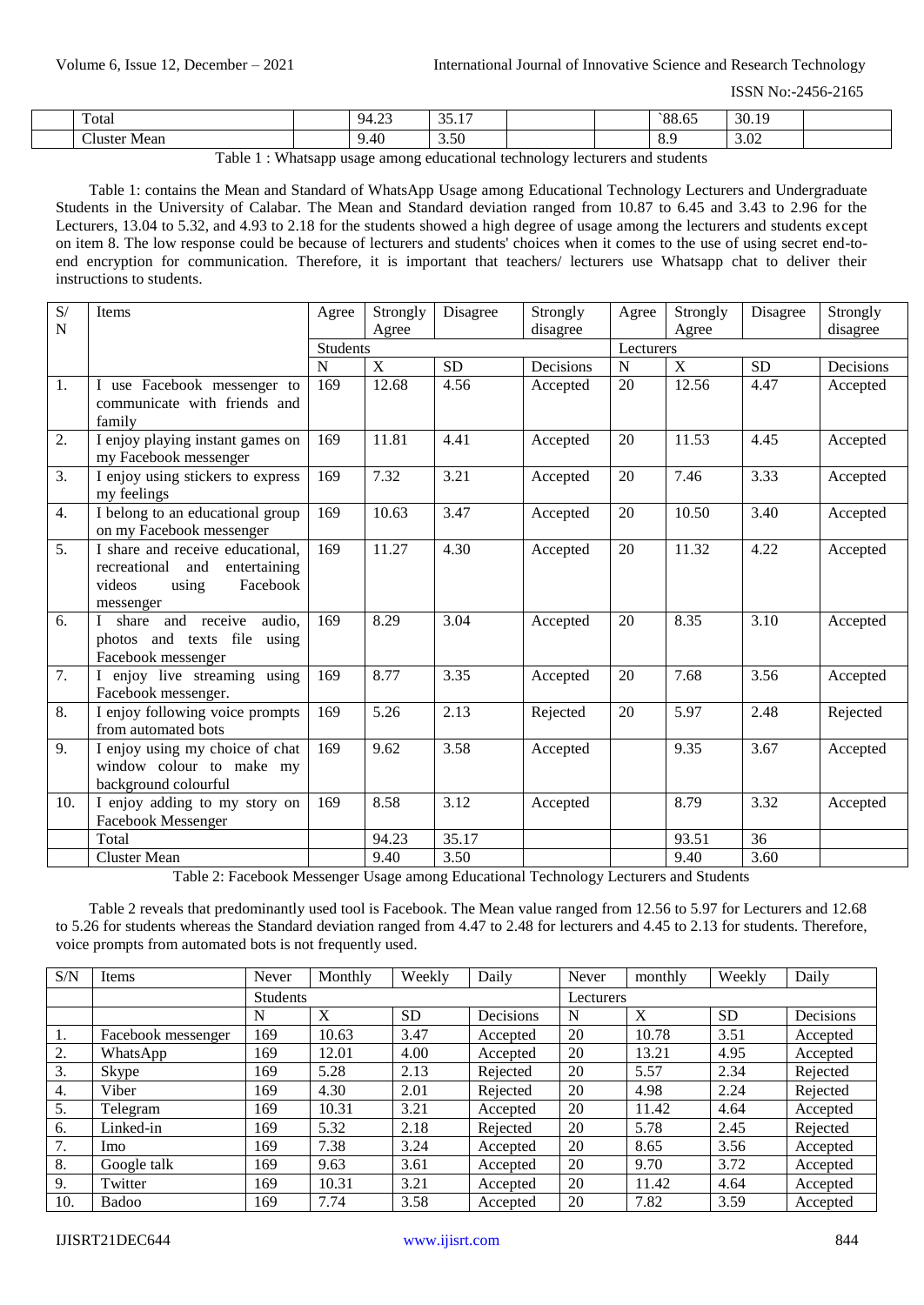| .                               | 1-chat               | 169 | .29<br>–                       | 3.08  | Accepted | 20 | 7.95  | 3.60  | Accepted |
|---------------------------------|----------------------|-----|--------------------------------|-------|----------|----|-------|-------|----------|
| 1 <sub>0</sub><br>$\frac{1}{2}$ | Instagram            | 169 | 10.61                          | 3.42  | Accepted | 20 | 9.40  | 3.41  | Accepted |
|                                 | Total                |     | 94.17                          | 35.85 |          |    | 99.27 | 40.04 |          |
|                                 | <b>Cluster Means</b> |     | 17<br>$\overline{\phantom{a}}$ | 2.99  |          |    | 8.38  | 3.34  |          |

Table 3: Frequent Usage of Different ChatApps among Educational Technology Lecturers and Students

Table 3 shows that the predominantly used ChatApps are Facebook, WhatApp, Telegram, Imo, Google Talk, Twitter, Badoo, iChat and Instagram. The Mean value ranged from 13.21 to 4.95 for lecturers and 12.01 to 3.67 for students whereas the Standard Deviation Ranged from 4.95 to 2.03 for lecturers to4.00 to 1.92 to students. Therefore, Skype, Linked in and Viber are not frequently used.

**Ho<sup>1</sup>** : There is no significant difference between educational technology lecturers and the undergraduate students on the use of Whatapp in the University of Calabar.

| Variables | N               |         | SD                | di | t-cal.      | t-crit.                  |  |  |
|-----------|-----------------|---------|-------------------|----|-------------|--------------------------|--|--|
| Lecturers | 20              | 5.46    | 1.76              |    |             |                          |  |  |
|           | 187             | $4.38*$ | 1.96              |    |             |                          |  |  |
| Students  | 169             | 12.89   | $\sim$ 00<br>0.32 |    |             |                          |  |  |
|           | <b>PERIMENT</b> |         |                   |    | .<br>$\sim$ | $\overline{\phantom{a}}$ |  |  |

Table 4: Independent t- test of WhatApp Usage between Edcational technology lecturers and Under graduate students in the university of Calabar.

Table 4 indicated that the calculated t-value (4.38) is greater than the Critical t-value (1.98) at df= 187 and 0.05 level of significance. Based on this, the null hypothesis that stated there is no significant difference between Educational Technology Lecturers and the undergraduate students on the use of Whatapp in the University of Calabar is therefore rejected. This implies that the difference is statistically significant.

**Ho<sup>2</sup>** : There is no significant difference in the usage of Facebook messenger chat application among Educational Technology Lecturers and undergraduate students in university of Calabar.

| Variables | N       |      | SD   | df.<br>t-cal | terit. |
|-----------|---------|------|------|--------------|--------|
| Lecturers | 20      | 5.76 | 3.45 | 187          |        |
|           | $4.52*$ | 1.98 |      |              |        |
| Students  | 169     | 1.98 | 5.23 |              |        |

Table 4: Independent t- test of Usage of Facebook Messenger Chat Application of

Educational Technology Lecturers Undergraduate Students in the University of Calabar.

Table 4 showed that the calculated t-value (4.52) is greater than the critical t- value (1.98) at df =187 and 0.05 level of significance. Based on this, the null hypothesis that stated that there is no significant difference in the usage of Facebook messenger chat application among Educational Technology Lecturers and undergraduate students in the University of Calabar is therefore rejected. This implies that the difference is statistically significant.

Ho3: There is no significant difference in the frequent usage of different ChatApps among Educational Technology Lecturers and undergraduate students in the University of Calabar.

| Variables       |     |       | <b>SD</b> | df | t-cal. | t-cri                                                                                                                                                                                                                                                                                                       |      |                          |  |
|-----------------|-----|-------|-----------|----|--------|-------------------------------------------------------------------------------------------------------------------------------------------------------------------------------------------------------------------------------------------------------------------------------------------------------------|------|--------------------------|--|
| Lecturers       | 20  | 6.02  | 3.48      |    | 187    |                                                                                                                                                                                                                                                                                                             |      |                          |  |
|                 |     |       |           |    |        | $4.58*$                                                                                                                                                                                                                                                                                                     | 1.98 |                          |  |
|                 | 169 | 12.61 | 5.90      |    |        |                                                                                                                                                                                                                                                                                                             |      |                          |  |
| <b>Students</b> |     |       |           |    |        |                                                                                                                                                                                                                                                                                                             |      |                          |  |
| $-11 - 11$      |     |       |           |    |        | $\alpha$ , and $\alpha$ , and $\alpha$ , and $\alpha$ , and $\alpha$ , and $\alpha$ , and $\alpha$ , and $\alpha$ , and $\alpha$ , and $\alpha$ , and $\alpha$ , and $\alpha$ , and $\alpha$ , and $\alpha$ , and $\alpha$ , and $\alpha$ , and $\alpha$ , and $\alpha$ , and $\alpha$ , and $\alpha$ , and |      | $0.4000 \times 10^{-10}$ |  |

Table 5: showed that the calculated t- value of 4.58 is greater than the critical t- value of 1.98 at df= 187 and 0.05 levels of significance.

Therefore, the hypothesis of no significant difference in the frequent usage of different chat applications among lecturers and Educational Technology undergraduate students in the university of Calabar is rejected. This implies that the difference is statistically significant.

# **IV. DISCUSSION OF FINDINGS**

Findings of this study revealed that there is a high degree of Whatsapp usage among educational technology lecturers and students in the university of calabar. This findings is in line

with Joicy and Sornam (2018)who analysed the perception of WhatsApp usage among students of a College of Excellence. The result showed that the use of Whatsapp was common among participants.

The outcome of the analysis of this study also revealed that there is also high degree Facebook messenger usage among educational technology lecturers and undergraduate students for personal and social interactions, this findings is in consonance with the findings of (Yeboah and Erwur 2014) who examined higher education students use of Facebook